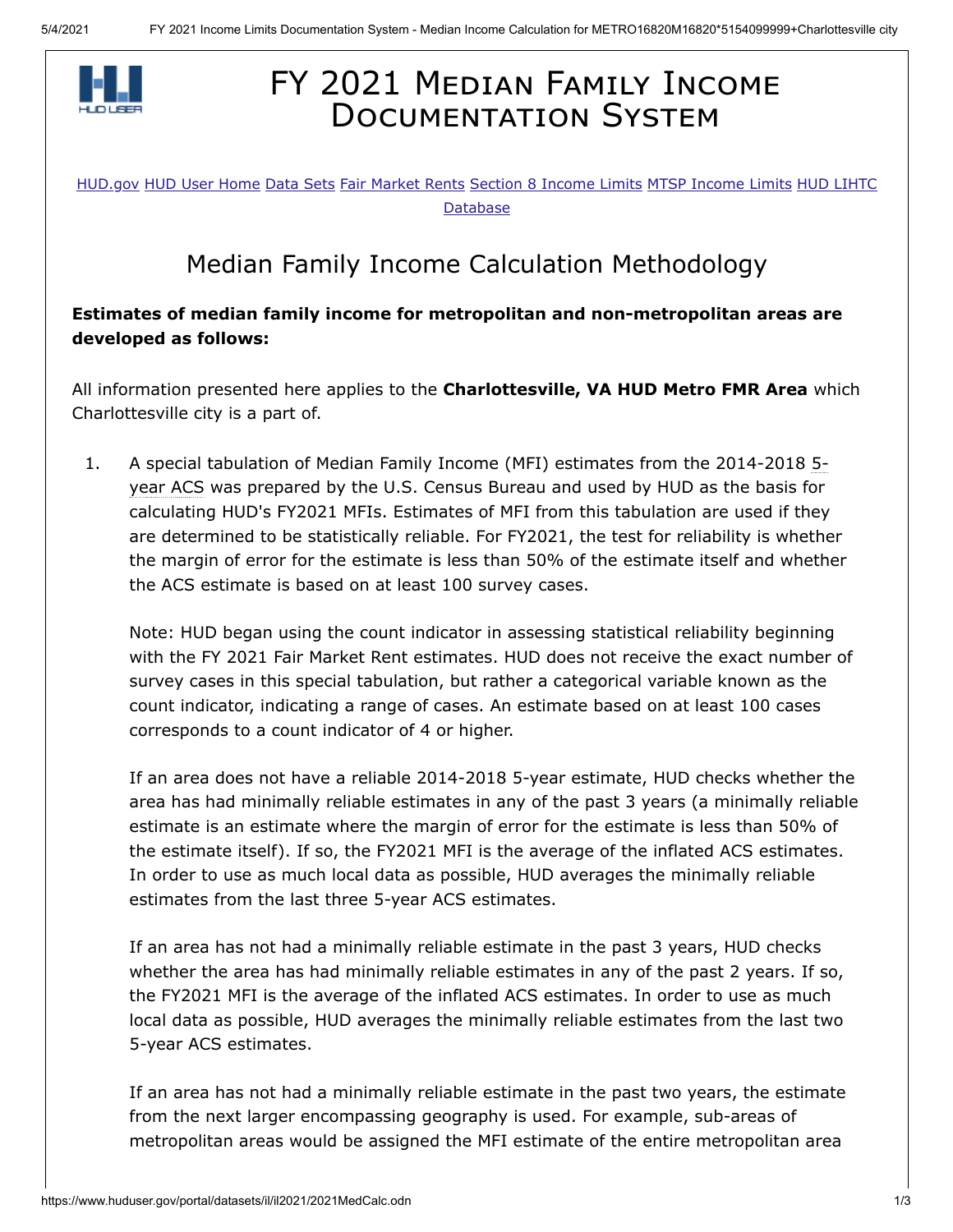and for non-metropolitan counties, the estimate from all non-metrpolitan potions of the State (state non-metropolitan).

- 2. If there is a statistically reliable 2018 1-year ACS estimate of median family income available, HUD replaces the 5-year data with the 1-year data. For FY2021, the special tabulation of 2018 1-year ACS MFI estimates provided to HUD by the U.S. Census Bureau for the **Charlottesville, VA HUD Metro FMR Area** was statistically reliable.
- 3. Once the appropriate 2018 ACS data has been selected, an inflation factor based on the CBO projection of the national CPI for FY2021 is calculated to inflate the estimate from 2018 to April, 2021 (or mid FY2021). **Note:** The CPI projection used in this calculation is from the CBO's February 2021 release of it's [10-Year Economic Projections](https://www.cbo.gov/about/products/budget-economic-data#4).

## MFI Step by Step Calculation

1. The following are the 2018 American Community Survey 5-year median income estimate, margin of error, and sample size category for **Charlottesville, VA HUD Metro FMR Area**:

| Area                                                    | $ACS2018$ $ACS2018$<br>5-Year<br>Median<br>Income | 5-Year<br>Margin<br>of Error | Ratio                                | Sample Size<br>Category | Result                                                              |
|---------------------------------------------------------|---------------------------------------------------|------------------------------|--------------------------------------|-------------------------|---------------------------------------------------------------------|
| <b>Charlottesville, VA</b><br><b>HUD Metro FMR Area</b> | \$88,078                                          | \$2,106                      | \$2,106/<br>\$88,078<br>$=$<br>0.024 | 6                       | 0.024 < .5<br>and $6.0$ > = 4<br><b>Reliable</b><br><b>Estimate</b> |

2. Since there is a 1-year 2018 ACS estimate available, the margin of error of the estimate and the sample size category are checked for reliability:

| Area                                                    | ACS <sub>2018</sub><br>1-Year<br>Median<br>Income | ACS <sub>2018</sub><br>1-Year<br>Margin<br>of Error | Ratio                                | Sample Size<br>Category | Result                                                                                               |
|---------------------------------------------------------|---------------------------------------------------|-----------------------------------------------------|--------------------------------------|-------------------------|------------------------------------------------------------------------------------------------------|
| <b>Charlottesville, VA</b><br><b>HUD Metro FMR Area</b> | \$89,641                                          | \$3,073                                             | \$3,073/<br>\$89,641<br>$=$<br>0.034 | 6                       | 0.034 < .5<br>and $6.0$ > = 4<br>Use ACS <sub>2018</sub><br>1-Year<br><b>Median</b><br><b>Income</b> |

3. The calculation of the CPI Inflation Factor is as follows: